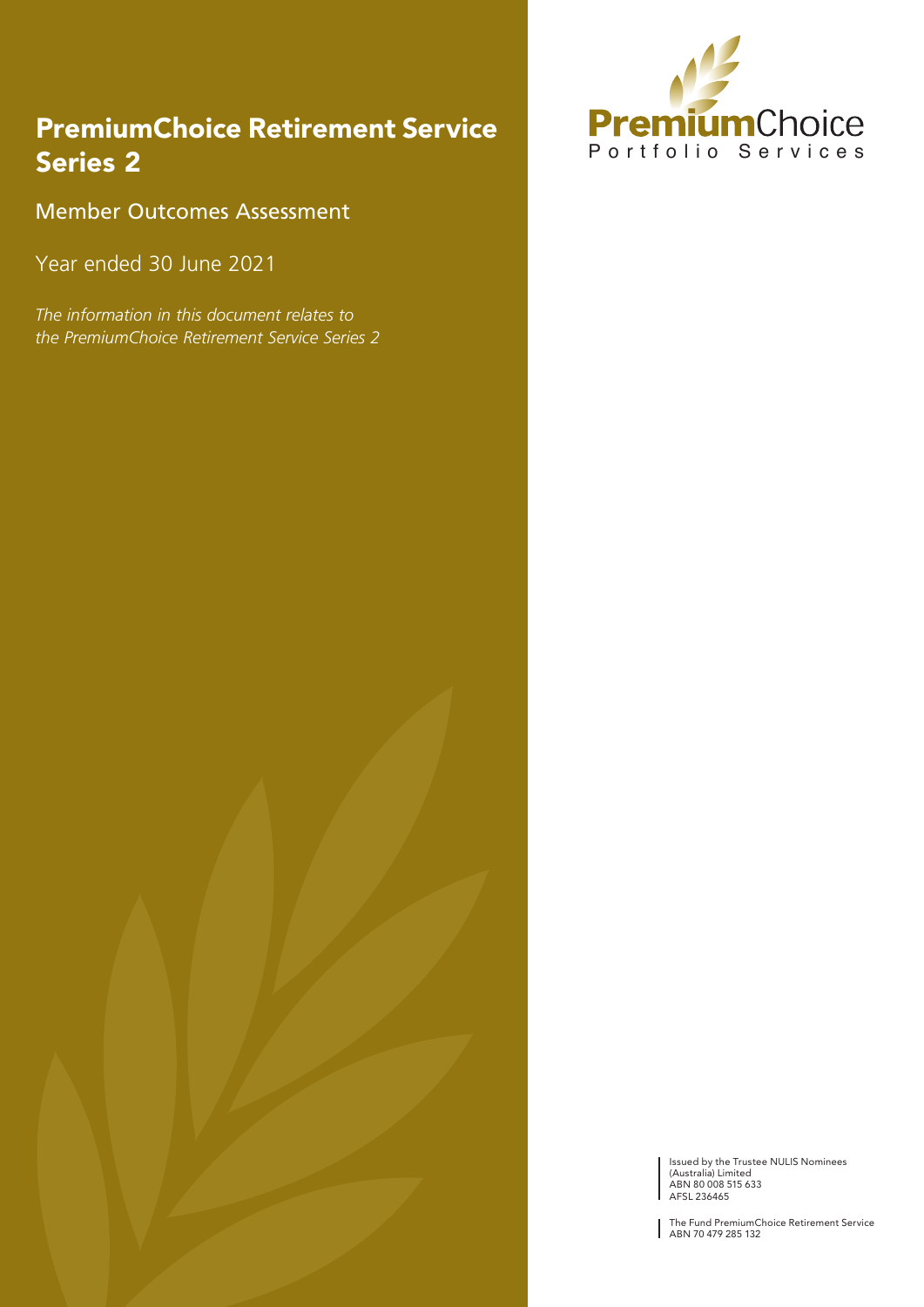Each year, NULIS Nominees (Australia) Limited (**NULIS**) is required to assess whether we've promoted the financial interests of members. The Member Outcomes Assessment is a measure of product appropriateness against key factors – listed in the diagram and table that follow – that can affect a superannuation product. You'll find a simple summary of the product at **[investinfo.com.au/premiumchoice](http://investinfo.com.au/premiumchoice)**



The assessment uses industry benchmarking, comparative data, in-house data, and reviews performed by independent research houses.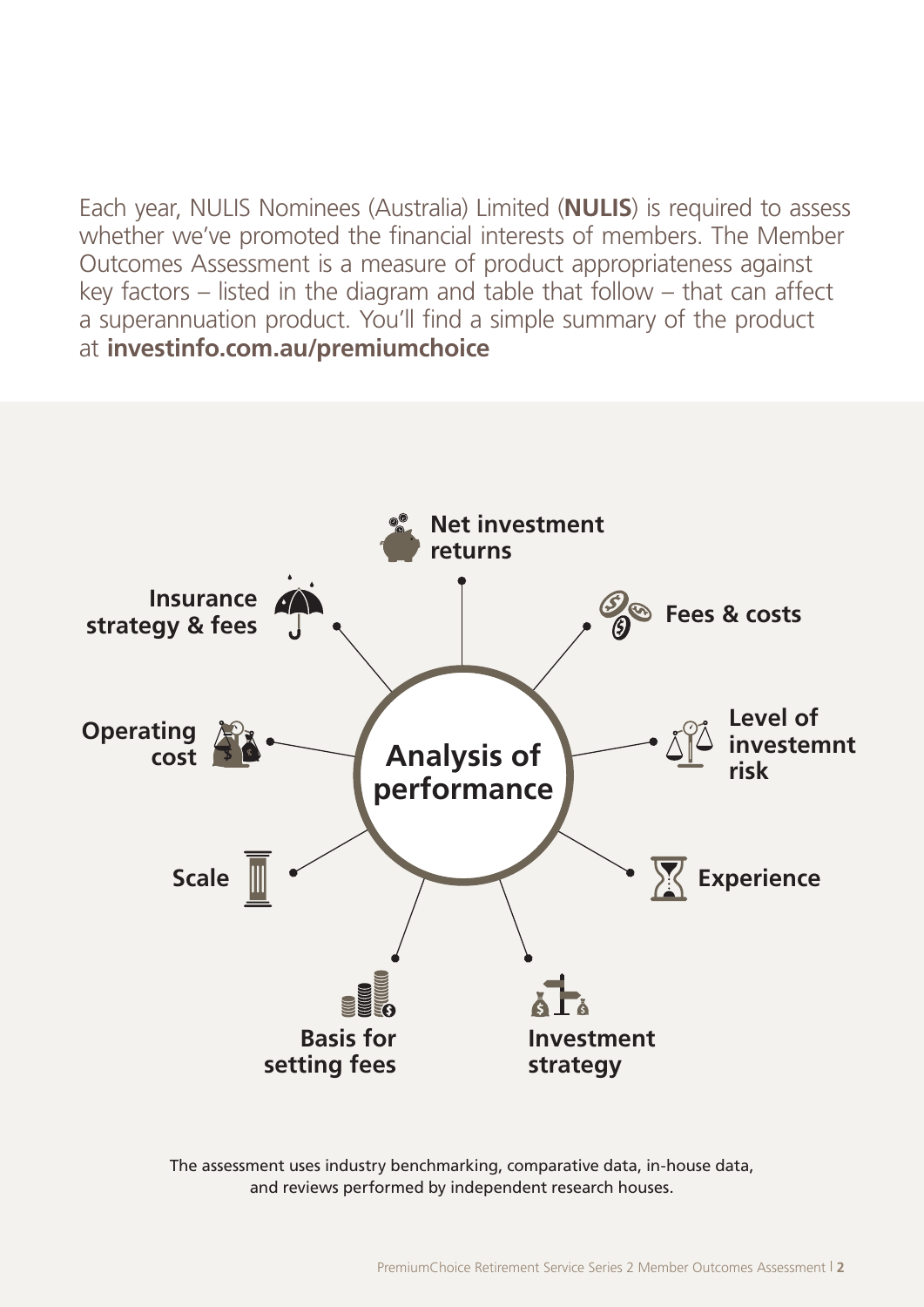# **Summary of findings**

| <b>Factor</b>                 | Data source/timing <sup>1</sup>                                                          | <b>Findings</b>                                                                             |
|-------------------------------|------------------------------------------------------------------------------------------|---------------------------------------------------------------------------------------------|
| <b>Overall assessment</b>     |                                                                                          |                                                                                             |
| <b>Net investment returns</b> | Quarterly Investment Report                                                              | $\ddot{\cup}$                                                                               |
| Fees & costs                  | Product Disclosure Statement for Peer Group Set                                          | $\overline{\mathbb{C}}$                                                                     |
| Level of investment risk      | MLC Investment Report May 2021 & August 2021                                             | $\left[\begin{smallmatrix} \cdot & \cdot \end{smallmatrix}\right]$                          |
| <b>Experience</b>             | Chant West Report December 2021                                                          | $\left[\begin{smallmatrix} \cdot & \cdot \ \cdot \\ \cdot & \cdot \end{smallmatrix}\right]$ |
| <b>Investment strategy</b>    | MLC Annual Investment Strategy Review                                                    | $\left(\begin{smallmatrix} \cdot & \cdot \ \cdot \\ \cdot & \cdot \end{smallmatrix}\right)$ |
| <b>Basis for setting fees</b> | <b>Product Disclosure Statement</b>                                                      | $\overline{\mathbb{C}}$                                                                     |
| <b>Scale</b>                  | Australian Prudential Regulation Authority (APRA)<br><b>Annual Fund Level Statistics</b> | $\left(\frac{1}{2}\right)$                                                                  |
| <b>Operating costs</b>        | Annual financial reports                                                                 |                                                                                             |
| Insurance strategy & fees     | NULIS Insurance Management Framework<br>Chant West Member Outcome Dashboard              |                                                                                             |



'Partially promoting' the financial interests of members

'Not promoting' the financial interests of members

1Data source/timing as at 30 June 2021 unless otherwise stated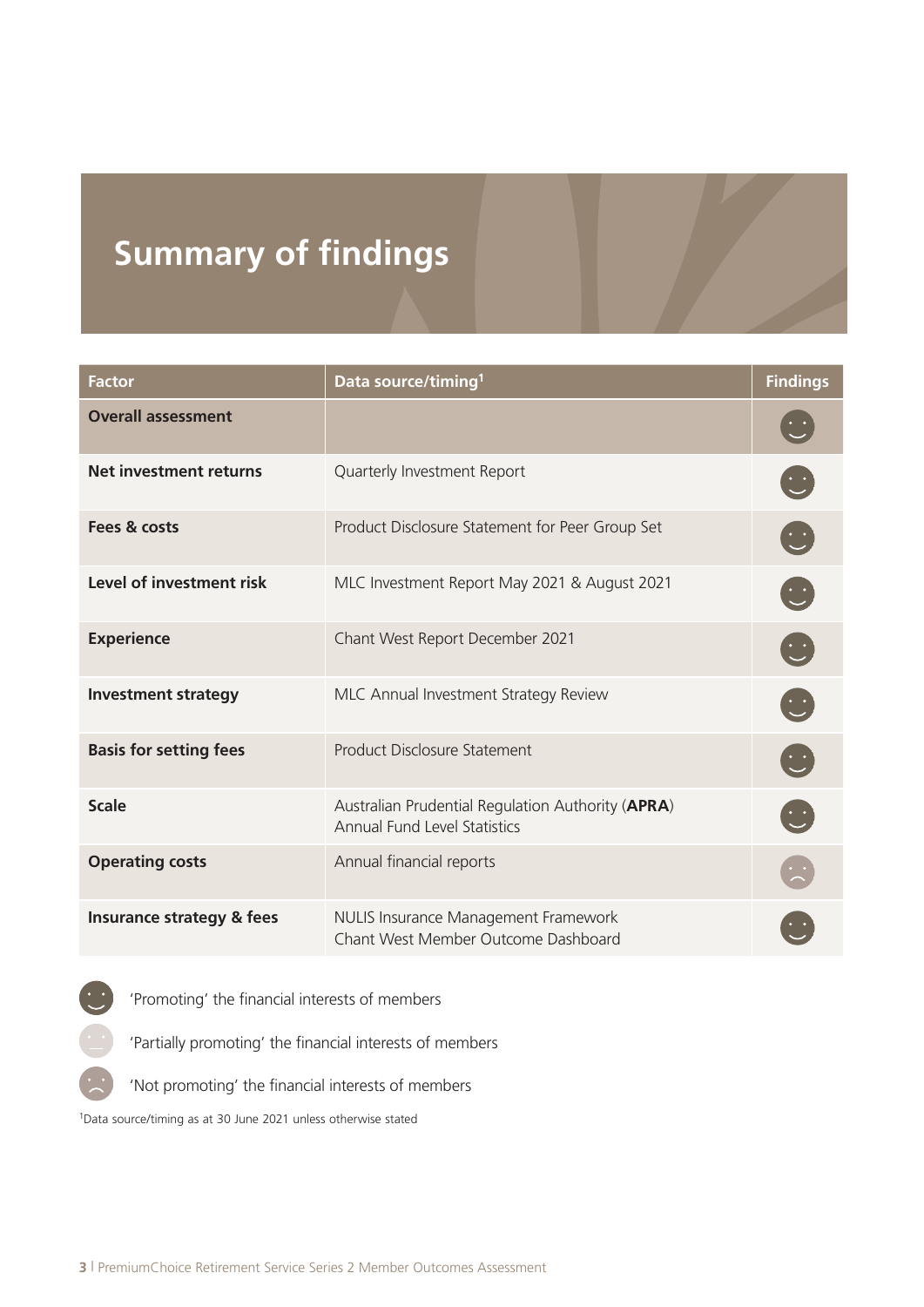### **Product comparison, performance and ratings**

| <b>Net</b><br>investment<br>returns |  | Net investment return is the return we deliver to you minus<br>administration fees, investment fees and taxes.                                                                                                                              |
|-------------------------------------|--|---------------------------------------------------------------------------------------------------------------------------------------------------------------------------------------------------------------------------------------------|
|                                     |  | We've determined that the financial interests of members are being<br>promoted. This is on the basis that:                                                                                                                                  |
|                                     |  | $\blacksquare$ It provides members with a wide range of managed funds so that<br>members can construct a portfolio consistent with their risk and return<br>objectives.                                                                     |
|                                     |  | ■ 96% of the funds on the platform were rated as meeting<br>performance criteria.                                                                                                                                                           |
|                                     |  | $\blacksquare$ The underperformance of a small number of funds (4%) is being<br>constantly monitored and appropriate action taken, with other<br>factors being taken into account such as investment objectives and<br>independent ratings. |
| <b>Fees</b><br>& costs              |  | These are the administration fees and costs related to your<br>superannuation account.                                                                                                                                                      |
|                                     |  | We've determined that the product is promoting members' financial<br>interests as:                                                                                                                                                          |
|                                     |  | Fees are competitive across all account balances.                                                                                                                                                                                           |
|                                     |  | The fees are ranked number one for members with account balances<br>greater than \$500,000.                                                                                                                                                 |
| Level of<br>investment<br>risk      |  | This is a measure of the risk profile of your investment in relation<br>to performance, benchmarks and objectives.                                                                                                                          |
|                                     |  | We've determined that the investment risk across the Wrap platform<br>menu promotes members' financial interests as 98% of members' account<br>balances are invested in options that are rated Investment Grade or above.                   |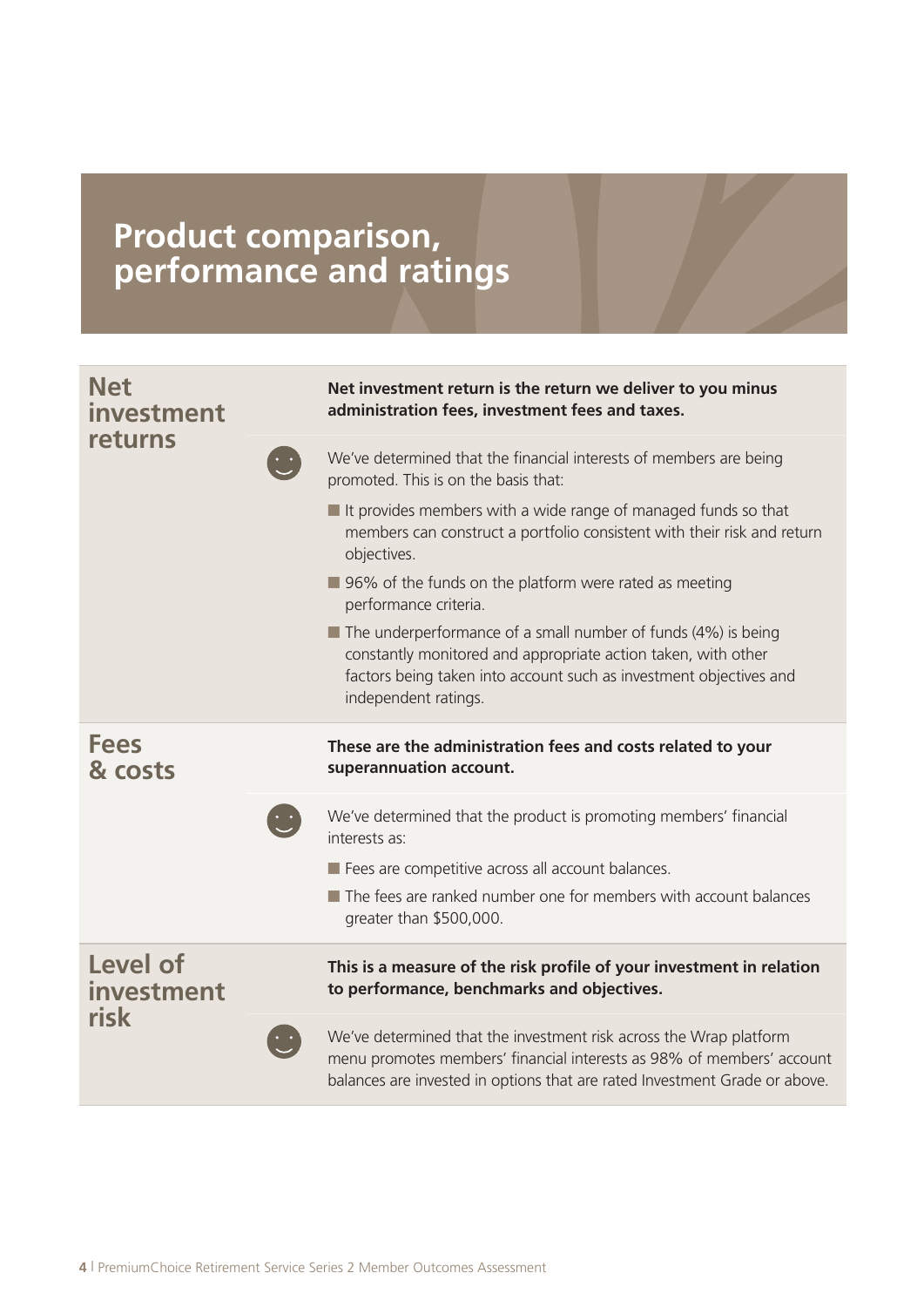| <b>Experience</b><br><b>Options, benefits</b><br>& facilities |  | Experience relates to member services, including communications,<br>call centre support, online information, tools and calculators and<br>reporting services.                                                                                                                                                                  |
|---------------------------------------------------------------|--|--------------------------------------------------------------------------------------------------------------------------------------------------------------------------------------------------------------------------------------------------------------------------------------------------------------------------------|
|                                                               |  | We've determined that the options, benefits and facilities promote<br>members' financial interests. This is based on the following factors:                                                                                                                                                                                    |
|                                                               |  | This product is provided through advisers and as such we support<br>advisers to support our members.                                                                                                                                                                                                                           |
|                                                               |  | ■ We provide both an adviser and member portal, however the adviser<br>portal is based on older technology that lacks the digital capability to<br>provide for client identification and authorisation, effecting member<br>experience. We are currently exploring technology that will allow an<br>uplift to this capability. |
|                                                               |  | The benefits and options provided to members through NULIS's access<br>to insurance products offered by a major life insurance provider <sup>2</sup> .                                                                                                                                                                         |
| Investment<br>strategy                                        |  | This is an assessment of the appropriateness of investment<br>objectives and examines whether asset allocation and<br>corresponding risk exposure are consistent with achieving the<br>investment objectives and on track to deliver the targeted level<br>of performance in the future.                                       |
|                                                               |  | We've determined that the investment strategy promotes members'<br>financial interests. This is based on the:                                                                                                                                                                                                                  |
|                                                               |  | ■ Broad range of investment options that allow members to construct<br>a portfolio consistent with their risk and return objectives.                                                                                                                                                                                           |
|                                                               |  | Robust monitoring of investment options and strong<br>governance reporting.                                                                                                                                                                                                                                                    |
| <b>Basis for</b><br>setting<br>fees                           |  | This determines whether the fee structures of the product<br>is appropriate and fair.                                                                                                                                                                                                                                          |
|                                                               |  | We've determined that, on the basis for setting fees, the product<br>is promoting the financial interests of members and that, overall,<br>the fee structure is fair and reasonable, as:                                                                                                                                       |
|                                                               |  | ■ Administration fees reflect the relative breadth of the investment menu,<br>the services offered, and the underlying nature of the operating costs.<br>■ Other fees, such as transaction fees and insurance premiums, are<br>charged on a user-paid basis and are applicable to the individual<br>member's circumstances.    |
|                                                               |  |                                                                                                                                                                                                                                                                                                                                |

2Insurance products are offered through MLC Limited which is a separate entity from NULIS.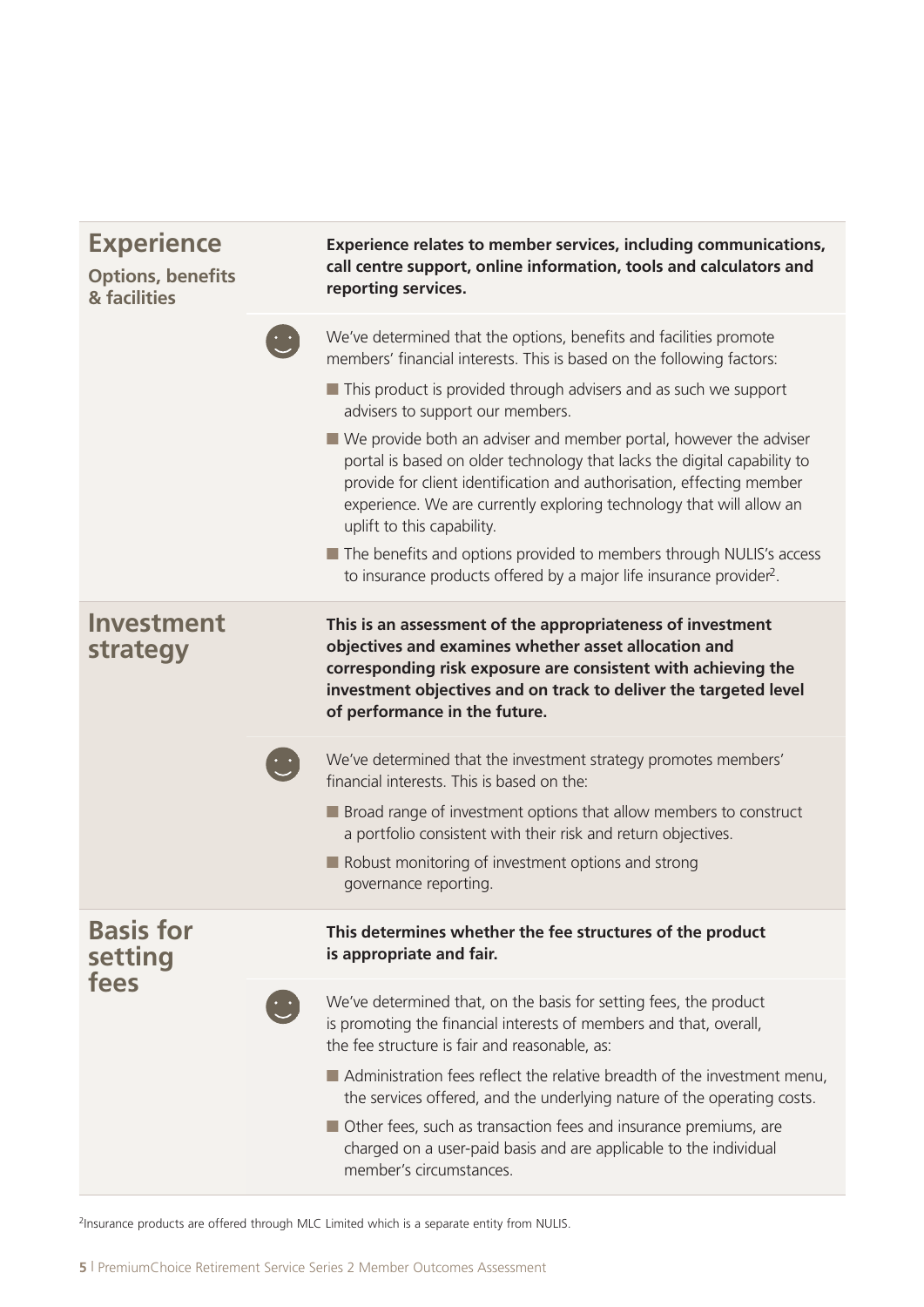| <b>Scale</b>                           | This measures whether NULIS has sufficient scale to promote<br>the best financial interests of members.                                                                                                                                                                         |
|----------------------------------------|---------------------------------------------------------------------------------------------------------------------------------------------------------------------------------------------------------------------------------------------------------------------------------|
|                                        | We've determined that the product has sufficient scale to promote the<br>financial interests of members. This is on the basis that:                                                                                                                                             |
|                                        | The product has material scale in membership and funds under<br>management. There are opportunities as part of Insignia Financial<br>Group to further improve options, benefits and facilities.                                                                                 |
|                                        | ■ We are Australia's sixth largest superannuation fund provider measured<br>by funds under management.                                                                                                                                                                          |
|                                        | The size and scale of NULIS positively impacts the investment strategy<br>and access to competitive insurance arrangements for members.                                                                                                                                         |
| <b>Operating</b><br>costs              | This measures NULIS's costs in operating the various<br>superannuation funds.                                                                                                                                                                                                   |
|                                        | We've determined that the operating costs are not promoting the<br>financial interests of members. This is on the basis that the average cost<br>per member has increased over the period despite an increase in average<br>member balances and overall funds under management. |
|                                        | We expect to leverage scale through integration and consolidation across<br>the Insignia Financial Group, and therefore expect average cost per<br>member to reduce in the next 1-3 years.                                                                                      |
| <b>Insurance</b><br>strategy<br>& fees | This assesses whether NULIS's insurance strategy for the product<br>is appropriate for beneficiaries and whether the fees charged<br>in relation to the insurance product inappropriately erodes the<br>retirement income of beneficiaries.                                     |
|                                        | We've determined that the insurance strategy and fees of the product<br>promote members' financial interests, as:                                                                                                                                                               |
|                                        | The insurance can be tailored to members' individual circumstances.<br>The insurance options, benefits, premiums and services are competitive<br>with others offered in the market.                                                                                             |
|                                        |                                                                                                                                                                                                                                                                                 |